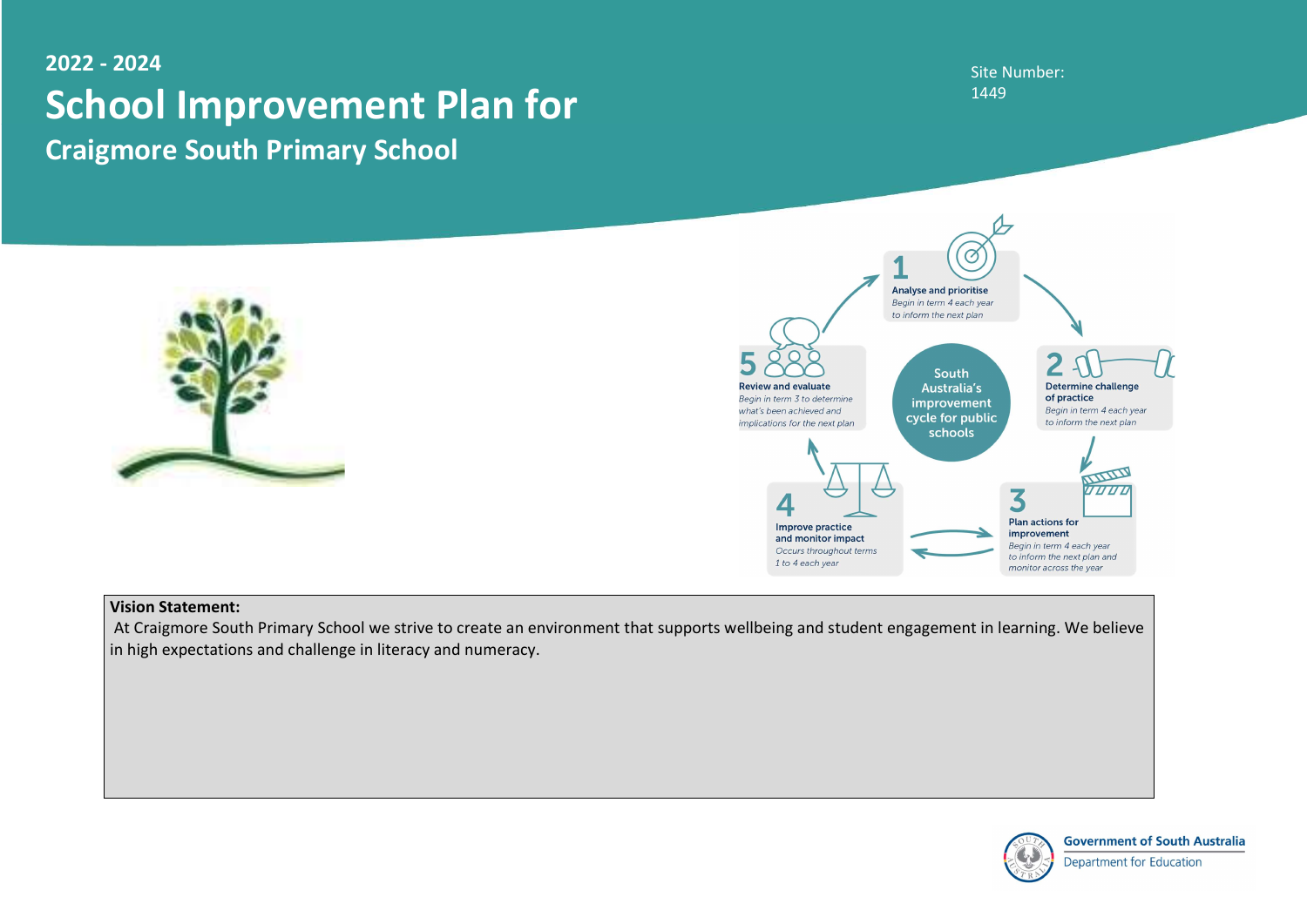# 2022 – 2024 School Improvement Plan for Craigmore South Primary School

#### Completing the template:

- The document will open as 'Read Only' so will need to be saved prior to editing
- Note that Steps 1, 2 and your Actions in Step 3 will auto -populate in the corresponding sections in Steps 4 and 5 of the template once you have completed them.
- Once you have typed in your ESR Directions next to Goal 1 they will auto-populate to the corresponding section for the other two goals in the template.
- Please note, editing will not be possible whilst the template is in Teams. Whilst it can be housed in Teams, it will need to be downloaded through the desktop app for editing purposes

Complete every step - The School Improvement Planning Handbook explains how to do this. In addition, your Local Education Team will provide support.

- Complete Steps 1 to 3 during Term 4 and send the Template to your Education Director by Friday Week 9, Term 4 (10 December 2021).
- Once approved, Copy your Goals, Targets, Challenge of Practice and Student Success Criteria to the Summary Page.
- Once endorsed by Education Director and Governing Council Chairperson, publish your Summary page on your school website by Friday of Week 4, Term 1 (25 February 2022).
- Use the template regularly throughout the year to capture your Step 4 work (Improve practice and monitor impact).
- Use the template in Term 4 of each year to capture Step 5 work (Review and evaluate).
- Your School Improvement Plan will be current for 2022 to 2024 and should be updated in Term 4 each year.

For further information and advice, contact: Review, Improvement and Accountability Phone: 8226 1284 education.RIA@sa.gov.au



Review and evaluate Begin in term 3 to determine what's been achieved and implications for the next plan

**South** Australia's improvement cycle for public schools

to inform the next plan

 $\Omega$ 



Improve practice and monitor impact Occurs throughout terms 1 to 4 each year







to inform the next plan and

monitor across the year



**Government of South Australia** 

Department for Education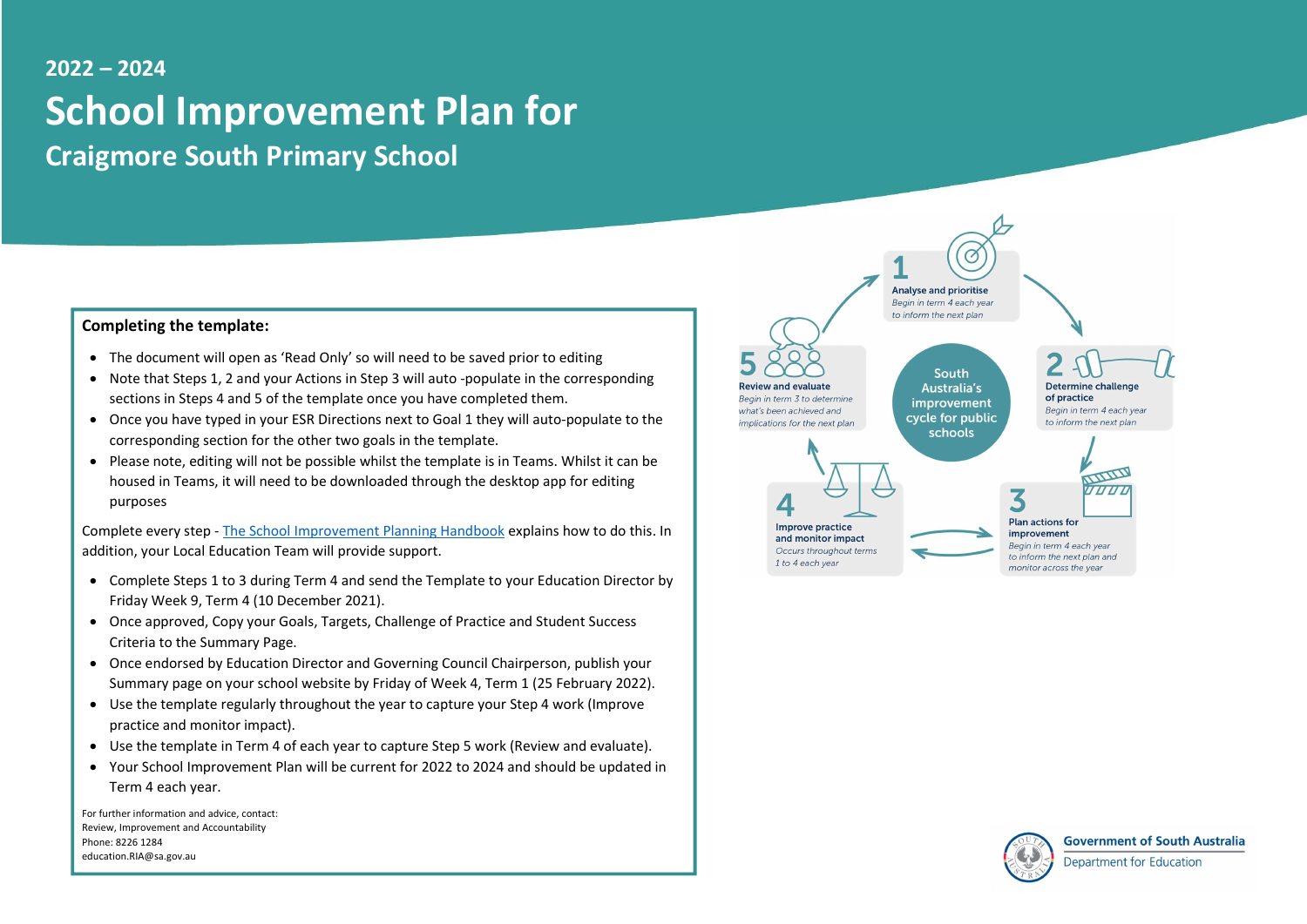## $\circled{S}$  STEP 1 Analyse and Prioritise School Site name: Craigmore South Primary School

Goal 1: Students will improve skills in reading through sustaining and developing practices to improve

phonics, vocabulary, and comprehension at or above standard

ESR Directions:

Build collective efficacy of staff to effectively monitor and drive progress of the SIP with clear line of sight of achievement data, strategic changes in teacher practice and success criteria.

Collectively strengthen effective practices in the use of data for intentional teaching and the provision of clear ongoing information for students about what they need to do to improve to optimize learning.

Strengthen the rigour of performance and development processes through discussion, feedback and accountability aligned with school priorities to effectively build capacity of staff

| <b>Target 2022:</b>                                        | 2023:                                                      | 2024:                |
|------------------------------------------------------------|------------------------------------------------------------|----------------------|
| 87% of students in Year 4 will reach SEA in PAT            | 90% of students in Year 5 will reach SEA in PAT            | 92% of students in ' |
| 90% of students in Year 2 will reach 33 or more in the PST | 85% of students in Year 2 will reach 33 or more in the PST | 80% of students in ' |
| 12% of students will achieve HB in PAT year 4              | 15% of students will achieve HB in PAT year 5              | 17% of students wil  |
| 67% of Year 1 students will achieve benchmark in the PST   | 50% of Year 1 students will achieve benchmark in the PST   | 67% of Year 1 stude  |
| 73% of students in Year 3 will achieve SEA in NAPLAN       | 60% of students in Year 3 will achieve SEA in NAPLAN       | 73% of students in ' |
| 20% of students will achieve HB in NAPLAN year 3           | 10% of students will achieve HB in NAPLAN year 5           | 30% of students wil  |
|                                                            |                                                            |                      |
|                                                            |                                                            |                      |
|                                                            |                                                            |                      |

## $\mathbb{S}\longrightarrow\mathbb{C}$  STEP 2 Challenge of practice

#### עשמ STEP 3 Plan actions for improvement

#### Challenge of Practice:

If we explicitly use modelled, shared, and guided reading practices with a focus on decoding, vocabulary, and comprehension, we will see students achieving at and above standard.

Student Success Criteria (what students know, do, and understand):

Students are able to express their thinking and learning using appropriate oral language

- Students will be able to engage in higher level thinking though talking and writing about reading through modelled sentence starters
- When reading, students are able to self-regulate and identify their next step and goals to improve
- Understand, produce, and respond to rich literature texts showing evidence of learning at standard
- Students will be able to identify their next steps in learning

| <b>Actions</b>                                                                                                                                      | <b>Timeline</b> | <b>Roles &amp; Responsibilities</b>                                                                                                                                      | <b>Resources</b>                                              |
|-----------------------------------------------------------------------------------------------------------------------------------------------------|-----------------|--------------------------------------------------------------------------------------------------------------------------------------------------------------------------|---------------------------------------------------------------|
| Teachers will use data to determine individual goals and targets<br>based on decoding, fluency, and comprehension in phonics<br>instruction $R - 6$ | Term 1          | Leaders will:<br>• Monitor data sets, track cohort progress and trends<br>Provide training and resources as necessary<br>Observe classroom practice and provide feedback | Jolly phonic<br>Heggerty<br>LGU<br>LGU Jolly Phonics tracking |

Year 6 will reach SEA in PAT Year 2 will reach 33 or more in the PST ill achieve HB in PAT year 6 ents will achieve benchmark in the PST Year 3 will achieve SEA in NAPLAN **ill achieve HB in NAPLAN** 

| <b>Resources</b>                                                           |
|----------------------------------------------------------------------------|
| Jolly phonic<br>Heggerty<br>LGU<br>LGU Jolly Phonics tracking spreadsheet. |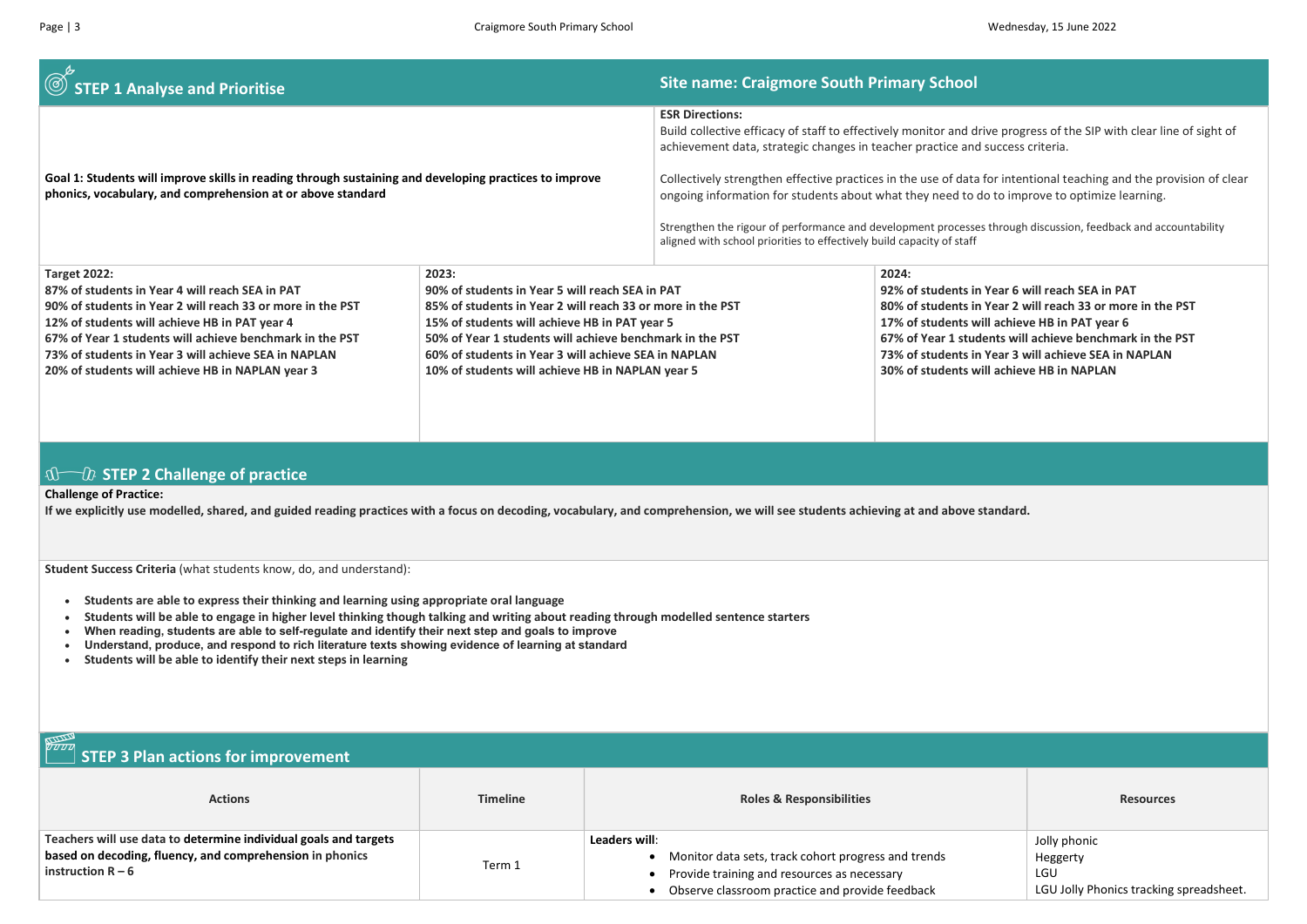|                                                                                                                                                                                              |                                     | <b>Teachers will:</b><br>Teachers will track and monitor use of decoding skills during<br>$\bullet$<br>reading.<br>Provide modelled, shared and independent learning<br>opportunities<br>Provide different instruction and learning tasks<br>Work with students to set goals<br>$\bullet$<br>Carry out testing and reading conferences<br>Include substantial elements of explicit teaching their teaching<br>and learning program<br>SSOs will:<br>Follow instruction from the teacher and support initiatives and<br>programs as outlined in student One Plans<br>Be familiar with the examples and success criteria so they can<br>$\bullet$<br>guide students learning alongside the teacher                                                                                                                                                                                                                                                     |
|----------------------------------------------------------------------------------------------------------------------------------------------------------------------------------------------|-------------------------------------|------------------------------------------------------------------------------------------------------------------------------------------------------------------------------------------------------------------------------------------------------------------------------------------------------------------------------------------------------------------------------------------------------------------------------------------------------------------------------------------------------------------------------------------------------------------------------------------------------------------------------------------------------------------------------------------------------------------------------------------------------------------------------------------------------------------------------------------------------------------------------------------------------------------------------------------------------|
| Teachers will explicitly model skilled reading behaviour, with a<br>range types of text, purposely extending student talk, vocabulary<br>acquisition and understanding of language structure | Click or tap here to enter<br>text. | <b>Leaders will:</b><br>Provide professional learning where needed through internal and<br>$\bullet$<br>external providers<br>Observe classroom practice and provide feedback with specific<br>$\bullet$<br>criteria<br><b>Teachers will:</b><br>• Modelled reading to target various literacy focuses. This includes<br>the teacher modelling skilful use of:<br>concepts of print<br>$\circ$<br>phonological awareness<br>$\circ$<br>phonics<br>O<br>vocabulary<br>comprehension<br>fluency<br>$\circ$<br>visual literacy<br>$\circ$<br>understandings of literature<br>$\circ$<br>Include substantial elements of explicit teaching their teaching<br>$\bullet$<br>and learning program<br>SSOs will:<br>Understand expectations and goals and provide feedback using<br>appropriate strategies<br>Follow instruction from the teacher and support initiatives and<br>$\bullet$<br>programs as outlined in student One Plans and individual goals |
| Teachers will give explicit opportunity for shared reading that is<br>beyond the level students can read by themselves using a variety<br>of rich texts                                      | Click or tap here to enter<br>text. | Leaders will:<br>Provide professional learning where needed through internal and<br>$\bullet$<br>external providers<br>Observe classroom practice and provide feedback<br><b>Teachers will:</b><br>Explicitly plan for shared reading strategies that can support the<br>teaching of the Big Six elements of reading:<br>oral language<br>$\circ$<br>early experiences with print<br>$\circ$<br>phonological awareness<br>$\circ$<br>phonics<br>O<br>vocabulary<br>$\circ$<br>fluency and comprehension.<br>$\circ$                                                                                                                                                                                                                                                                                                                                                                                                                                  |

| g           | <b>Australian Curriculum</b><br><b>Literacy Progressions</b>                                                                                                                  |
|-------------|-------------------------------------------------------------------------------------------------------------------------------------------------------------------------------|
|             | https://fuse.education.vic.gov.au/Resourc<br>ePackage/ByPin?pin=Z2HKHH (High<br>impact teaching strategies)                                                                   |
| ing         |                                                                                                                                                                               |
| and         |                                                                                                                                                                               |
| an          |                                                                                                                                                                               |
| al and      |                                                                                                                                                                               |
| cific       | https://www.education.vic.gov.au/school/<br>teachers/teachingresources/discipline/eng<br>lish/literacy/readingviewing/Pages/teachi                                            |
| ludes       | ngprac.aspx (Literacy Teaching Toolkit)                                                                                                                                       |
|             | <b>DFE English Units</b><br><b>Australian Curriculum</b><br><b>Literacy Progressions</b>                                                                                      |
|             | Extent student talk - shift gear literacy<br>guidebook                                                                                                                        |
|             | talk moves - stretch literacy guidebook                                                                                                                                       |
| ing         | https://fuse.education.vic.gov.au/Resourc<br>ePackage/ByPin?pin=Z2HKHH (High<br>impact teaching strategies)                                                                   |
| sing        |                                                                                                                                                                               |
| and<br>pals |                                                                                                                                                                               |
| al and      | https://www.education.vic.gov.au/school/<br>teachers/teachingresources/discipline/eng<br>lish/literacy/readingviewing/Pages/teachi<br>ngprac.aspx (Literacy Teaching Toolkit) |
| t the       | <b>DFE English Units</b><br><b>Australian Curriculum</b>                                                                                                                      |
|             | <b>Literacy Progressions</b><br>Best advice papers - Big 6                                                                                                                    |
|             | https://fuse.education.vic.gov.au/Resourc                                                                                                                                     |
|             | ePackage/ByPin?pin=Z2HKHH<br>(High impact teaching strategies)                                                                                                                |
|             |                                                                                                                                                                               |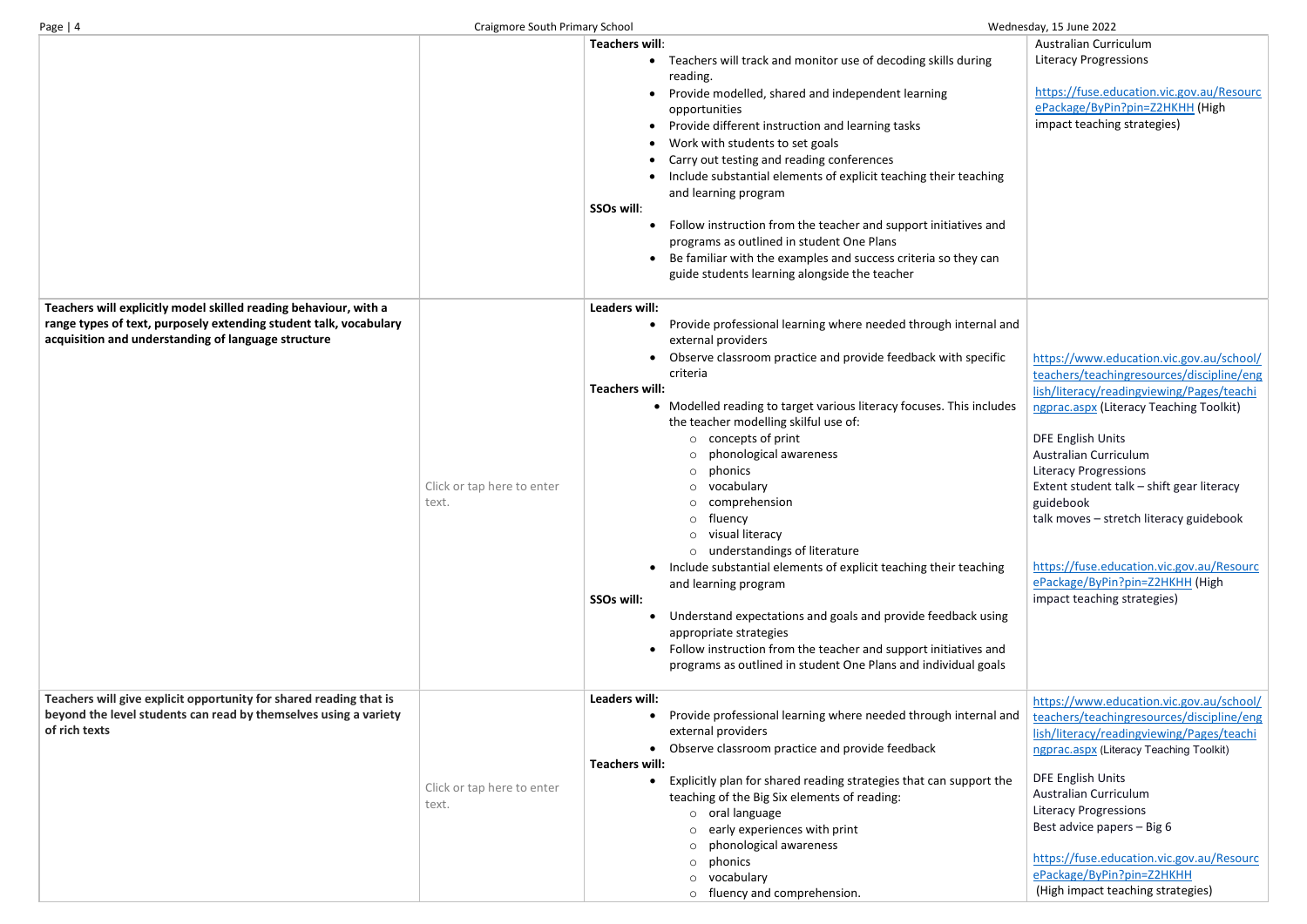| Teachers will use an explicit guided reading practices where they<br>support small groups of students to read a text independently.<br>(need to agree on guiding text/practice)                    | Click or tap here to enter<br>text. | Include substantial elements of explicit teaching their teaching<br>and learning program<br>SSOs will:<br>Understand expectations and goals and provide feedback using<br>appropriate strategies<br>Follow instruction from the teacher and support initiatives and<br>programs as outlined in student One Plans and individual goals<br>Leaders will:<br>Organise and provide appropriate resources and training and<br>development.<br>Collaborate with teachers and SSO to develop and consolidate<br>the Literacy Agreements with particular focus on reading.<br>Monitor and provide feedback through PDP processes and<br>classroom observation.<br><b>Teachers will:</b><br>Regularly take a running record (Fountas and Pinnell) to inform<br>teaching and learning.<br>Have regular reading conferences with students<br>Have knowledge of what and how much students are reading,<br>are able to comment about student fluency, decoding and<br>comprehension.<br>Include substantial elements of explicit teaching their teaching<br>and learning program<br>SSOs will:<br>Understand expectations and goals and provide feedback using<br>appropriate strategies<br>Follow instruction from the teacher and support initiatives and<br>programs as outlined in student One Plans and individual goals |
|----------------------------------------------------------------------------------------------------------------------------------------------------------------------------------------------------|-------------------------------------|-------------------------------------------------------------------------------------------------------------------------------------------------------------------------------------------------------------------------------------------------------------------------------------------------------------------------------------------------------------------------------------------------------------------------------------------------------------------------------------------------------------------------------------------------------------------------------------------------------------------------------------------------------------------------------------------------------------------------------------------------------------------------------------------------------------------------------------------------------------------------------------------------------------------------------------------------------------------------------------------------------------------------------------------------------------------------------------------------------------------------------------------------------------------------------------------------------------------------------------------------------------------------------------------------------------------|
| Teachers take part in moderation and book look opportunities<br>with peers (learning teams) to identify the success criteria and<br>where marginal gains can be made to increase student learning. | Click or tap here to enter<br>text. | <b>Leaders will:</b><br>Clarify a schedule for moderating assessment tasks and A-E<br>grades, communicate effectively with staff.<br>Negotiated/ provide moderation protocols/ structures to support<br>strong moderation processes.<br>Provide opportunity for staff to participate in book looks and<br>moderation in a collaborative nature to share expertise.<br>Ensure curriculum documents including the scope and sequence<br>are used in the process<br><b>Teachers will:</b><br>Participate in book look and moderation sessions, identifying<br>where marginal gains can be made for all learning opportunities.<br>Provide feedback on themselves and others on how well the<br>demands of the curriculum have been met through conceptual<br>understanding and through the proficies.<br>SSOs will:<br>Be informed with how students are tracking through goal<br>development                                                                                                                                                                                                                                                                                                                                                                                                                        |
| Teachers (in learning teams) will observe each other's practice and<br>provide feedback based on agreed criteria.                                                                                  | Click or tap here to enter<br>text. | Leaders will:<br>Provide resources and training<br>$\bullet$<br>Set clear expectations negotiated with staff about feedback<br>Examine feedback.                                                                                                                                                                                                                                                                                                                                                                                                                                                                                                                                                                                                                                                                                                                                                                                                                                                                                                                                                                                                                                                                                                                                                                  |

## https://www.education.vic.gov.au/school/ teachers/teachingresources/discipline/eng lish/literacy/readingviewing/Pages/teachi ngprac.aspx (Literacy Teaching Toolkit) DfE English Units Australian Curriculum Literacy Progressions Reading conferences – Shift gear literacy guidebook Reciprocal teaching – stretch literacy guidebook guiding reading layers of meaning Teachers take part in moderation and book look opportunities with peers to identify the success criteria and where marginal gains can be made to increase student learning. https://fuse.education.vic.gov.au/Resourc ePackage/ByPin?pin=Z2HKHH (High impact teaching strategies) upport Australian Curriculum Australian Literacy Learning Continuum National Literacy Learning Progression Running Records (DIBELS) and Fountas and Pinnell PAT R NAPLAN As above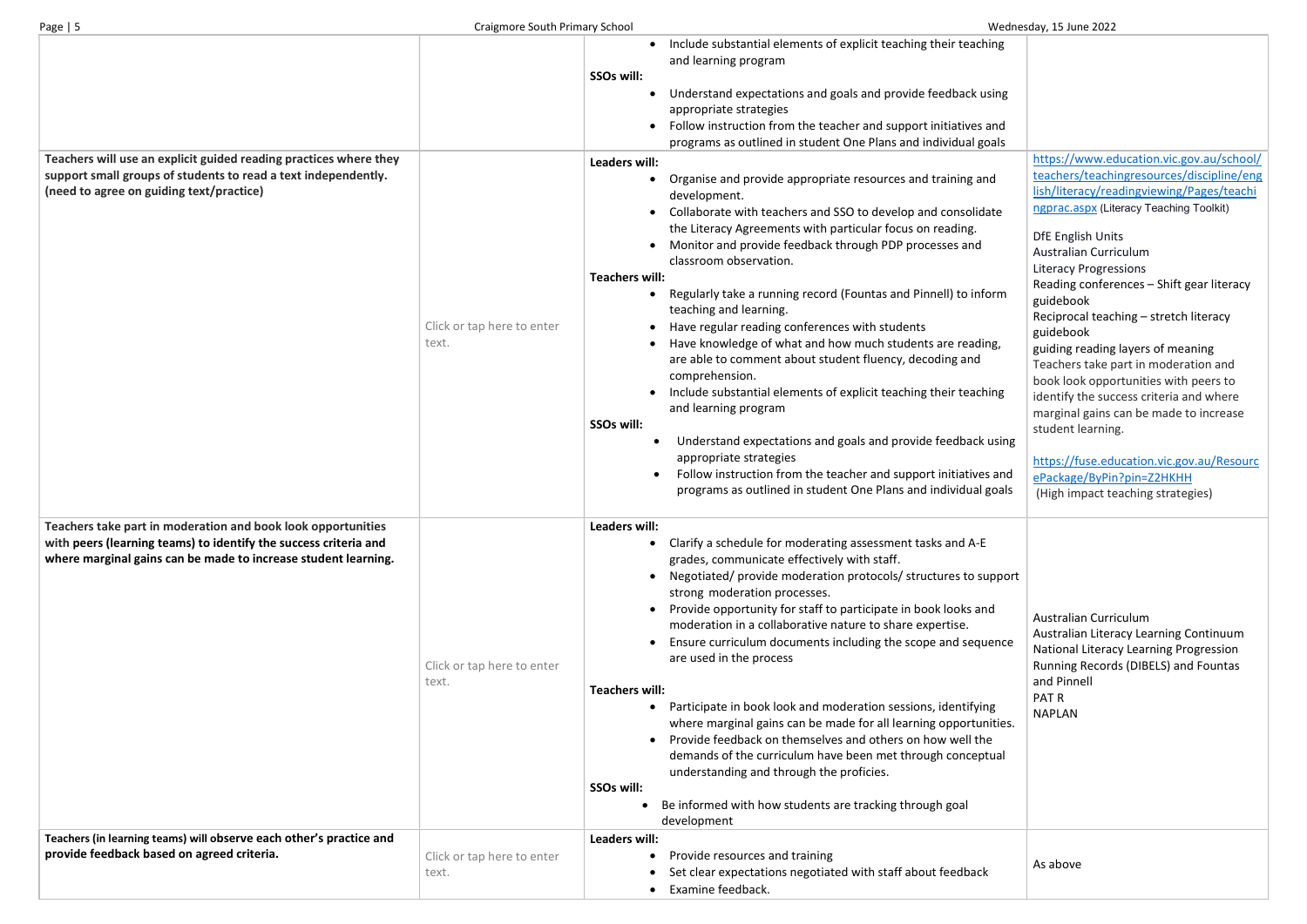| STEP 1 Analyse and Prioritise                                                                                                                                                                                                                                                                                                                                                                       |                                                                                                                                                                                                                                                                                                                                                                   |                                                                                                                                                                                                                                                                                                                                                                                                                                          |                                                                                                                                              |
|-----------------------------------------------------------------------------------------------------------------------------------------------------------------------------------------------------------------------------------------------------------------------------------------------------------------------------------------------------------------------------------------------------|-------------------------------------------------------------------------------------------------------------------------------------------------------------------------------------------------------------------------------------------------------------------------------------------------------------------------------------------------------------------|------------------------------------------------------------------------------------------------------------------------------------------------------------------------------------------------------------------------------------------------------------------------------------------------------------------------------------------------------------------------------------------------------------------------------------------|----------------------------------------------------------------------------------------------------------------------------------------------|
| Goal 2: Students will build mastery in numeracy by developing an understanding of key concepts through rich<br>tasks which extend mathematical thinking.                                                                                                                                                                                                                                            |                                                                                                                                                                                                                                                                                                                                                                   | <b>ESR Directions:</b><br>Build collective efficacy of staff to effectively monitor and dri<br>achievement data, strategic changes in teacher practice and<br>Collectively strengthen effective practices in the use of data f<br>ongoing information for students about what they need to do<br>Strengthen the rigour of performance and development processes<br>aligned with school priorities to effectively build capacity of staff |                                                                                                                                              |
| <b>Target 2022:</b><br>68% of students in year 3 will reach SEA in NAPLAN<br>19% of students in year 3 will reach High Bands in NAPLAN<br>75% of students in year 3 will reach a C or higher at end of year<br>70% of students in year 5 will reach SEA in NAPLAN<br>25% of students in year 5 will reach High Bands in NAPLAN<br>70% of students in year 5 will reach a C or higher at end of year | 2023:<br>78% of students in year 3 will reach SEA in NAPLAN<br>12% of students in year 3 will reach High Bands in NAPLAN<br>78% of students will reach a C or higher at end of year<br>82% of year 5 students will reach SEA in NAPLAN<br>23% of year 5 students will reach High Bands in NAPLAN<br>76% of year 5 students will reach a C r higher at end of year |                                                                                                                                                                                                                                                                                                                                                                                                                                          | 2024:<br>85% of students in<br>15% of students in<br>80% of students wi<br>85% of year 5 stude<br>17% of year 5 stude<br>85% of year 5 stude |

### $\bigoplus \mathbb{C}$  STEP 2 Challenge of practice

- Students make meaning of mathematics though making connections, interpreting mathematical information, and representing mathematical ideas in different ways with a focus on manipulatives.
- Students carry out procedures flexibly, accurately, and appropriately and understand the relationships between operations and processes and apply in a range of context.
- Students work mathematically to solve problems and conduct investigations through constructing questions, trying strategies, and evaluating the success of strategies
- Students justify and explain their results and explain their mathematical thinking both in books, orally and using visual representation
- Students will be able to identify their next steps in learning

#### Challenge of Practice:

If we develop content knowledge sequentially and provide opportunities for students to think mathematically using the proficiencies to build on current understandings, our students will maintain and increase performance over time.

Student Success Criteria (what students know, do, and understand):

| <b>PARADO</b><br>$\Box$ STEP 3 Plan actions for improvement                                                                                                                                                                                                        |                                     |                                                                                                                                                                                                                                                                             |                                                                                   |  |  |
|--------------------------------------------------------------------------------------------------------------------------------------------------------------------------------------------------------------------------------------------------------------------|-------------------------------------|-----------------------------------------------------------------------------------------------------------------------------------------------------------------------------------------------------------------------------------------------------------------------------|-----------------------------------------------------------------------------------|--|--|
| <b>Actions</b>                                                                                                                                                                                                                                                     | <b>Timeline</b>                     | <b>Roles &amp; Responsibilities</b>                                                                                                                                                                                                                                         | <b>Resources</b>                                                                  |  |  |
| Teachers will design sequential learning that supports the students<br>to develop conceptual understanding of the content strands by<br>exploring them through the proficiencies, use of manipulatives for<br>all students ensuring multiple entry and exit points | Click or tap here to enter<br>text. | Leaders will:<br>Ensure the mathematics agreement is reviewed and represents<br>best practice and the collective knowledge and belief of staff.<br>Make observations of teacher practice and provide feedback to<br>promote learning design that encompasses the curriculum | The Australian Curriculum<br>DfE curriculum resources including the DfE<br>units. |  |  |

ive progress of the SIP with clear line of sight of success criteria. for intentional teaching and the provision of clear o to improve to optimize learning. through discussion, feedback and accountability vear 3 will reach SEA in NAPLAN year 3 will reach High Bands in NAPLAN Ill reach a C or higher at end of year ents will reach SEA in NAPLAN ents will reach High Bands in NAPLAN ents will reach a C or higher at end of year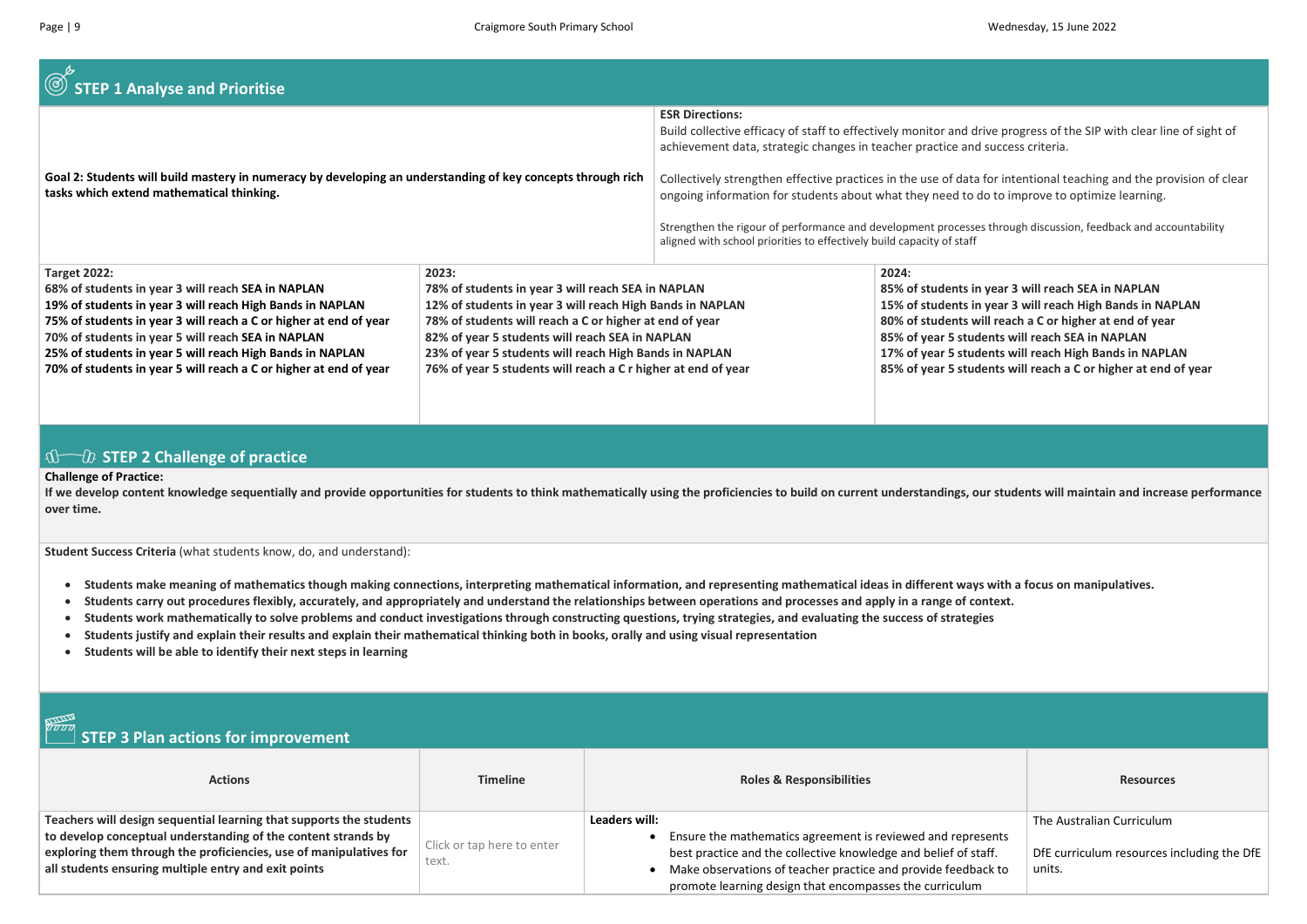| Page   10                                                                                                                    | <b>Craigmore South Primary School</b> |                                                                                                    |                                                                                                                                                                                                                                                                                                                                                                                                                                                                                                                                                                                                                                                                                                                                                                                                                                                                                                                                                                                                                                      | Wednesday, 15 June 2022                                                                                                                                                                                                                                                                                                                                                                                                                                                                                                                            |
|------------------------------------------------------------------------------------------------------------------------------|---------------------------------------|----------------------------------------------------------------------------------------------------|--------------------------------------------------------------------------------------------------------------------------------------------------------------------------------------------------------------------------------------------------------------------------------------------------------------------------------------------------------------------------------------------------------------------------------------------------------------------------------------------------------------------------------------------------------------------------------------------------------------------------------------------------------------------------------------------------------------------------------------------------------------------------------------------------------------------------------------------------------------------------------------------------------------------------------------------------------------------------------------------------------------------------------------|----------------------------------------------------------------------------------------------------------------------------------------------------------------------------------------------------------------------------------------------------------------------------------------------------------------------------------------------------------------------------------------------------------------------------------------------------------------------------------------------------------------------------------------------------|
|                                                                                                                              |                                       | $\bullet$                                                                                          | Organise training and development, to ensure the staff have a<br>deep understanding of the curriculum including the proficiencies<br>Organise demonstration activities or lessons to assist teachers to<br>develop the pedagogical content of their learning plans so they<br>are sequential, and promote challenge and problem solving                                                                                                                                                                                                                                                                                                                                                                                                                                                                                                                                                                                                                                                                                              | <b>Transforming tasks</b><br>NRICH,<br>Youcubed,                                                                                                                                                                                                                                                                                                                                                                                                                                                                                                   |
|                                                                                                                              |                                       | Teachers will:<br>SSOs will:<br>$\bullet$                                                          | Ensure they have a good understanding of the curriculum<br>including how the proficiencies drive mathematical concepts<br>Break learning content into units with clear learning intentions<br>Design mathematics learning that is challenging, differentiated<br>and appropriately delivered and sequenced.<br>Include the appropriate use of manipulatives and/or visuals.<br>Build opportunities for students to take responsibility for helping<br>each other to master content.<br>Use the Australian Curriculum, Numeracy Learning Continuum,<br>and the Numeracy Learning Progressions to plan for<br>differentiation, plan next steps and assist students to make goals<br>for their learning.<br>Help students to create and be familiar with their own short and<br>long term goals.<br>Present sessions to staff after Professional Learning<br>Understand expectations and goals and provide feedback using<br>appropriate strategies<br>Follow instruction from the teacher and support initiatives and                  | Mathematical Mindset, Van Der Walle<br><b>Big Ideas in Number</b><br><b>Numeracy Learning Continuum</b><br>National Numeracy Learning Progressions<br>Mathematics scope and sequence.<br>Orbis<br><b>Access to QuickSmart</b>                                                                                                                                                                                                                                                                                                                      |
| Teachers develop conceptual understandings of mathematics using<br>and expecting correct mathematical language               | Click or tap here to enter<br>text.   | <b>Leaders will:</b><br><b>Teachers will:</b><br>SSOs will:<br>$\bullet$<br>$\bullet$<br>$\bullet$ | programs as outlined in student One Plans and individual goals<br>Be familiar with Curriculum and reference documents<br>Reference DfE recommended texts when planning professional<br>development for staff.<br>Promote consistent and appropriate language and referencing.<br>Make observation of teacher practice and provide feedback<br>Organised appropriate activities to engage staff in referenced<br>texts.<br>Engage in professional development and complete required<br>readings.<br>Use consistent language when working with staff and students<br>ensuring there is strong conceptual knowledge of the language.<br>Use recommended texts when designing learning programs and<br>explaining activities<br>Understand expectations and goals and provide feedback using<br>appropriate strategies<br>Follow instruction from the teacher and support initiatives and<br>programs as outlined in student One Plans and individual goals<br>Assist with recording progress and student work with iPads as<br>directed | Australian Curriculum glossary<br><b>Numeracy Learning Continuum</b><br>National Numeracy Learning Progressions<br>Primary and Middle Years Mathematics:<br>Teaching Developmentally. (Van Der Walle<br>et al 2019)<br><b>Teaching Mathematics: Foundation to</b><br>Middle Years.<br>Van Der Walle et al 2019<br>https://thirdspacelearning.com/blog/math<br>s-vocabulary-ks2-5-activities-fluency-<br>develop-reasoning-skills/<br><b>Using Maths Vocabulary Games And</b><br><b>Activities To Systematically Develop</b><br>Fluency & Reasoning |
| Teachers will support students to communicate their thinking<br>visually and use visual representations when problem solving | Click or tap here to enter<br>text.   | Leaders will:<br>$\bullet$                                                                         | Be familiar with Curriculum and reference documents<br>Reference DfE recommended texts when planning professional<br>development for staff.<br>Make observation of teacher practice and provide feedback                                                                                                                                                                                                                                                                                                                                                                                                                                                                                                                                                                                                                                                                                                                                                                                                                             | https://educationendowmentfoundation.<br>org.uk/education-evidence/guidance-<br>reports/early-maths<br>Improving Mathematics in the Early Years                                                                                                                                                                                                                                                                                                                                                                                                    |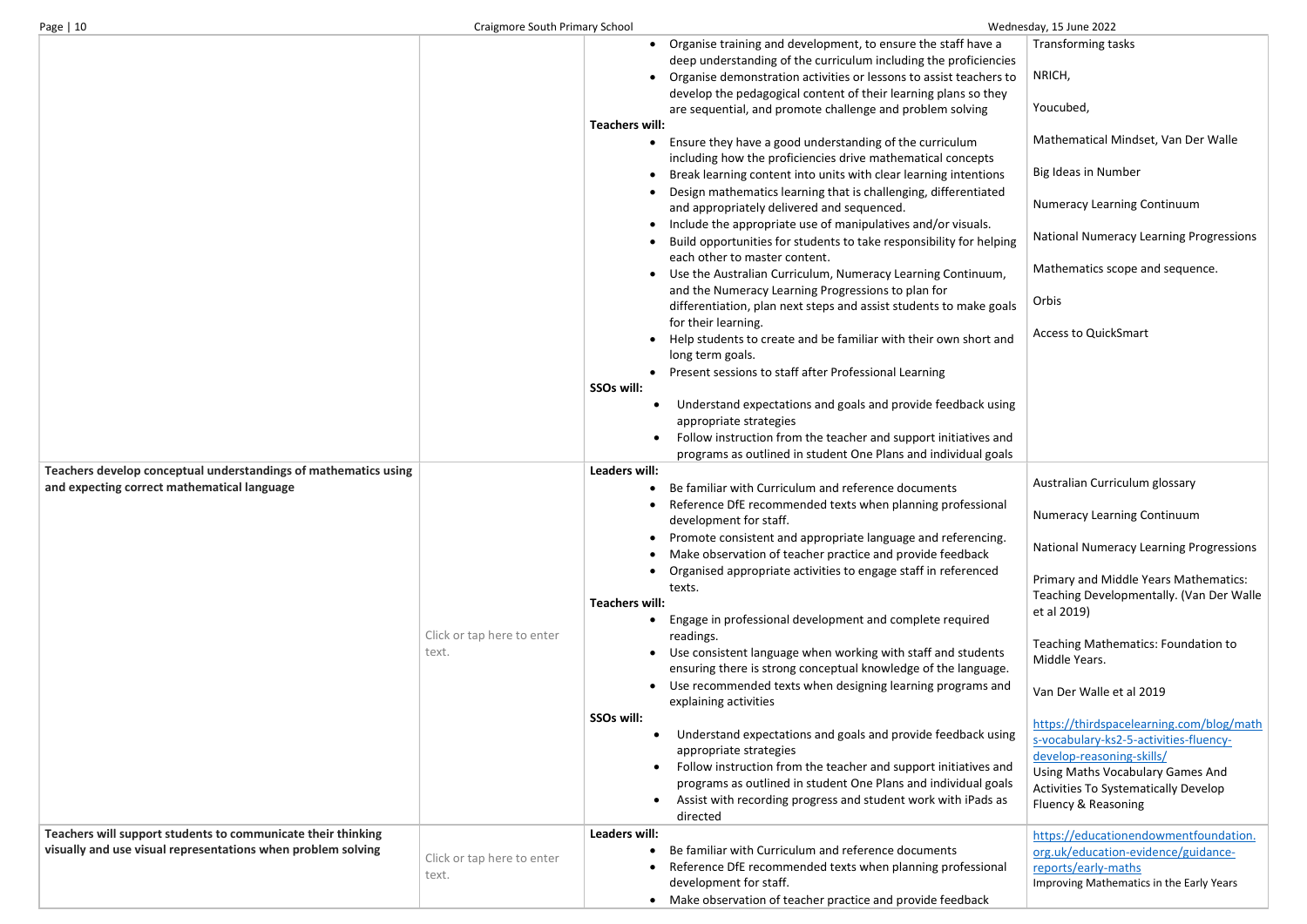|                                                                                                                                                                                                                    |                                     | Organised appropriate activities to engage staff in referenced<br>texts.<br>Give opportunity to share visual tools and somatosensory<br>activities<br><b>Teachers will:</b><br>Provide opportunity for learners to engage with mathematical<br>$\bullet$<br>ideas using a variety of visuals such as number lines and graphs<br>Give and allow visual responses<br>$\bullet$<br>Use the Van De Walle text for visual representation and resource<br>ideas<br>SSOs will:<br>Understand expectations and goals and provide feedback using<br>appropriate strategies<br>Follow instruction from the teacher and support initiatives and<br>programs as outlined in student One Plans and individual                                                                                                                                                                                                                                                                                                                                                                                                                                                                                                                                                                                                                                                                                                                                                                                                                                                                                                                                                                                                                                                                                                                             |
|--------------------------------------------------------------------------------------------------------------------------------------------------------------------------------------------------------------------|-------------------------------------|------------------------------------------------------------------------------------------------------------------------------------------------------------------------------------------------------------------------------------------------------------------------------------------------------------------------------------------------------------------------------------------------------------------------------------------------------------------------------------------------------------------------------------------------------------------------------------------------------------------------------------------------------------------------------------------------------------------------------------------------------------------------------------------------------------------------------------------------------------------------------------------------------------------------------------------------------------------------------------------------------------------------------------------------------------------------------------------------------------------------------------------------------------------------------------------------------------------------------------------------------------------------------------------------------------------------------------------------------------------------------------------------------------------------------------------------------------------------------------------------------------------------------------------------------------------------------------------------------------------------------------------------------------------------------------------------------------------------------------------------------------------------------------------------------------------------------|
| Teachers will use assessment for, of and as learning to adapt<br>teaching so it builds on students existing knowledge, addresses<br>misconceptions and focusses on the next steps in learning to make<br>progress. | Click or tap here to enter<br>text. | <b>Leaders will:</b><br>Analyse and interpret the National Assessment Program Literacy<br>$\bullet$<br>and Numeracy (NAPLAN) and Progressive Achievement Test -<br>Mathematics (PAT-M) data for all students<br>Share NAPLAN and PAT-M interpretations with staff and lead<br>$\bullet$<br>discussions about what it means for informing teaching, assigning<br>resources, and extending students<br>Review whole school A to E grades<br>$\bullet$<br>Work with teachers to design, implement and monitor numeracy<br>$\bullet$<br>interventions<br>Monitor progress notes in One Plans<br>Make sure you have a school-wide approach to intervention for<br>$\bullet$<br>students unable to access the curriculum due to poor numeracy<br>Use your knowledge of the Australian Curriculum Numeracy<br>$\bullet$<br>Learning Continuum) and the National Numeracy Learning<br>Progression to guide teachers on next steps - this requires a<br>working knowledge of the numeracy demands of learning across<br>all the learning areas<br>Monitor all results and track student progress.<br>$\bullet$<br><b>Teachers will:</b><br>Give small amounts of feedback that is specific<br>Encourage and support further effort<br>Look at any misconception's students have and address or avoid<br>them before they occur and understand why these errors occur<br>Use pre and post testing from the assessment timeline<br>Adapt your teaching so it builds on students' existing<br>knowledge, addresses their weaknesses, and focuses on the<br>next steps they need to make progress.<br>SSOs will:<br>Understand expectations and goals and provide feedback using<br>appropriate strategies<br>Follow instruction from the teacher and support initiatives and<br>programs as outlined in student One Plans and individual |

| эq             | https://educationendowmentfoundation.org.<br>uk/education-evidence/guidance-<br>reports/maths-ks-2-3<br>Improving Mathematics in Key Stages 2 and 3 |
|----------------|-----------------------------------------------------------------------------------------------------------------------------------------------------|
| cal<br>phs     | Which one doesn't belong?                                                                                                                           |
|                | <b>Estimation 180</b>                                                                                                                               |
| ource          | Think square                                                                                                                                        |
| using          | <b>NRICH</b>                                                                                                                                        |
| ; and          |                                                                                                                                                     |
| eracy          |                                                                                                                                                     |
|                | Australian Curriculum glossary                                                                                                                      |
| d<br>igning    | <b>Numeracy Learning Continuum</b>                                                                                                                  |
|                | <b>National Numeracy Learning Progressions</b>                                                                                                      |
| eracy<br>າ for | Primary and Middle Years Mathematics:<br>Teaching Developmentally. (Van Der Walle<br>et al 2019)                                                    |
| racy           | <b>Teaching Mathematics: Foundation to</b><br>Middle Years.                                                                                         |
| cross          | Van Der Walle et al 2019                                                                                                                            |
|                | https://educationstandards.nsw.edu.au/w<br>ps/portal/nesa/k-10/understanding-the-<br>curriculum/assessment/approaches<br>Assessment for learning    |
| avoid<br>occur | https://cambridge-<br>community.org.uk/professional-<br>development/gswafl/index.html                                                               |
| ١e             | <b>AFL</b>                                                                                                                                          |
| using          | assessment for student learning<br>(Education Endowment Foundation 2017)                                                                            |
| ; and          |                                                                                                                                                     |
|                |                                                                                                                                                     |